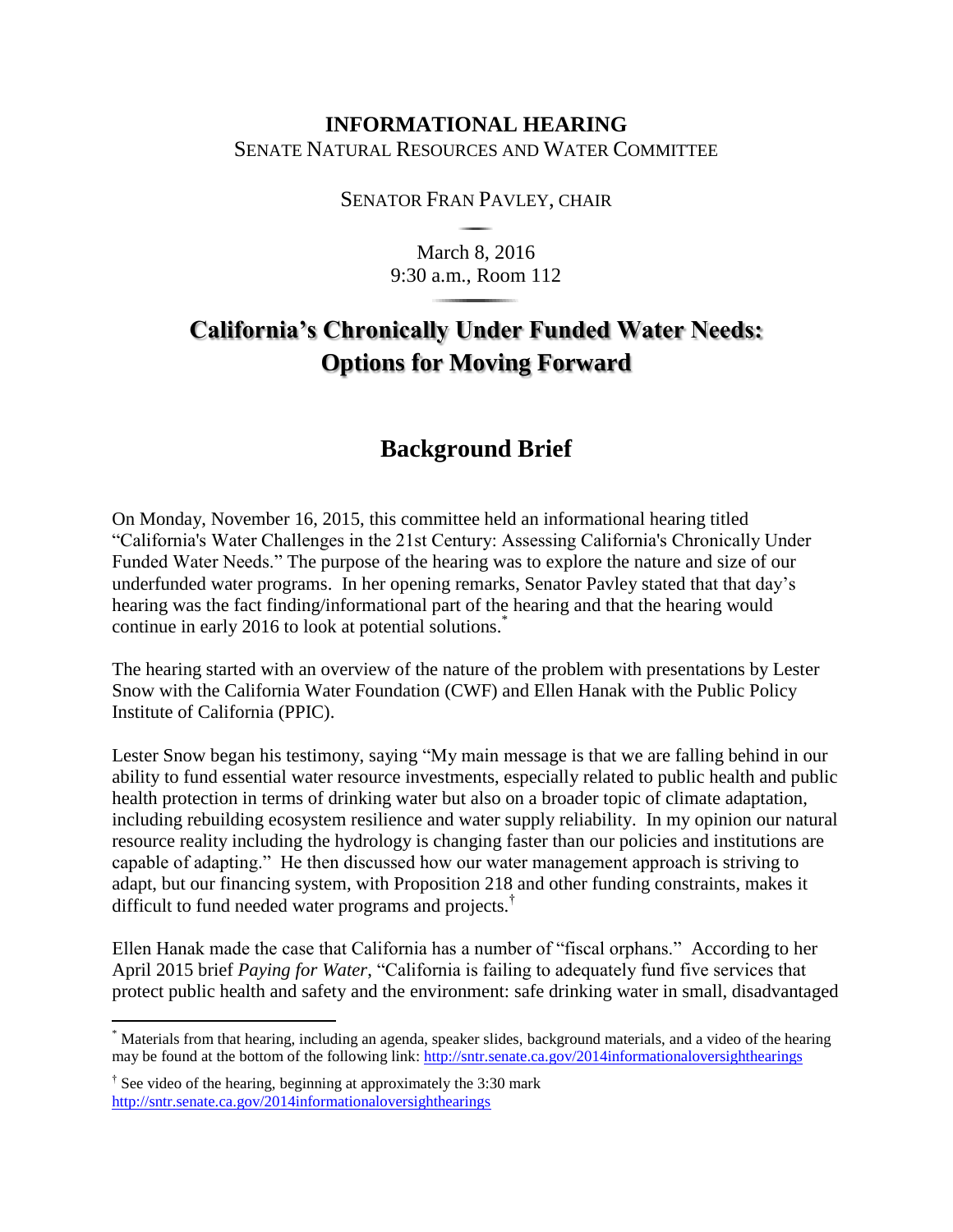communities; flood protection; control of stormwater and other polluted runoff; management of aquatic ecosystems; and integrated water management."<sup>\*</sup> The annual funding gaps ranged from \$30 M - \$160 M for safe drinking water in small rural systems to \$800 M -- \$1,000 M for flood protection.

The committee then had a series of presentations by the water leaders who regularly wrestle with how to ensure California's water needs are appropriately addressed. Each described the scope and consequences of their unfunded programs. The programs and witnessed were:†

| $\bullet$ | Safe and Reliable Drinking   | Laurel Firestone, Co-Executive Director, Community Water |
|-----------|------------------------------|----------------------------------------------------------|
|           | Water                        | Center                                                   |
| $\bullet$ | <b>Stormwater Management</b> | Ken Farfsing, Interim City Manager, City of Carson       |
|           | • Flood Protection           | Melinda Terry, Executive Director, Central Valley Flood  |
|           |                              | <b>Control Association</b>                               |
|           | • Water Infrastructure       | Xavier Irias, Chair, California Water and Environment    |
|           |                              | Policy Committee, American Society of Civil Engineering  |
|           | • Restoration & Stewardship  | Brian Stranko, Director, California Water Program, The   |
|           |                              | <b>Nature Conservancy</b>                                |

Under public comment, Liz Mansfield Director of the Sierra Water Workgroup described the need to invest in the headwaters and upper watersheds and challenges funding such activities.

This hearing is the continuation of the November 16, 2015 hearing. The purpose is to pick up where the November 2015 hearing left off, and discuss options for moving forward.

Rachel Ehlers with the Legislative Analyst's Office will lead off the hearing by characterizing funding challenges for various water programs and identifying key legislative options to increase funding for water-related activities. ‡

Ms. Ehlers will be followed by a panel that will describe different approaches to resolving some of these funding challenges.

- Tim Quinn, Executive Director of the Association of California Water Agencies (ACWA), will discuss a proposed change to Proposition 218.<sup>8</sup>
- Newsha K. Ajami, Director of Urban Water Policy, Water In The West, will make the case for a public goods charge in California.<sup>\*</sup>

 $\overline{a}$ \* Ellen Hanak et al*. Paying for Water*. Public Policy Institute of California, April 2015. Available at: <http://sntr.senate.ca.gov/2014informationaloversighthearings>

<sup>†</sup> Additionally, Tony Zampiello, Executive Officer, Main San Gabriel Basin Watermaster, had intended to testify on the challenges of recharging groundwater basins. Unfortunately, he was unable to attend due to weather related travel problems.

<sup>‡</sup> Legislative Analyst's Office, *Options for Funding Water-Related Activities*, March 8, 2016. Available at: <http://sntr.senate.ca.gov/content/2016-informationaloversight-hearings>

<sup>§</sup> [http://www.oag.ca.gov/system/files/initiatives/pdfs/15-0116%20%28Water%20and%20Sewer%20Fees%29\\_0.pdf](http://www.oag.ca.gov/system/files/initiatives/pdfs/15-0116%20%28Water%20and%20Sewer%20Fees%29_0.pdf)